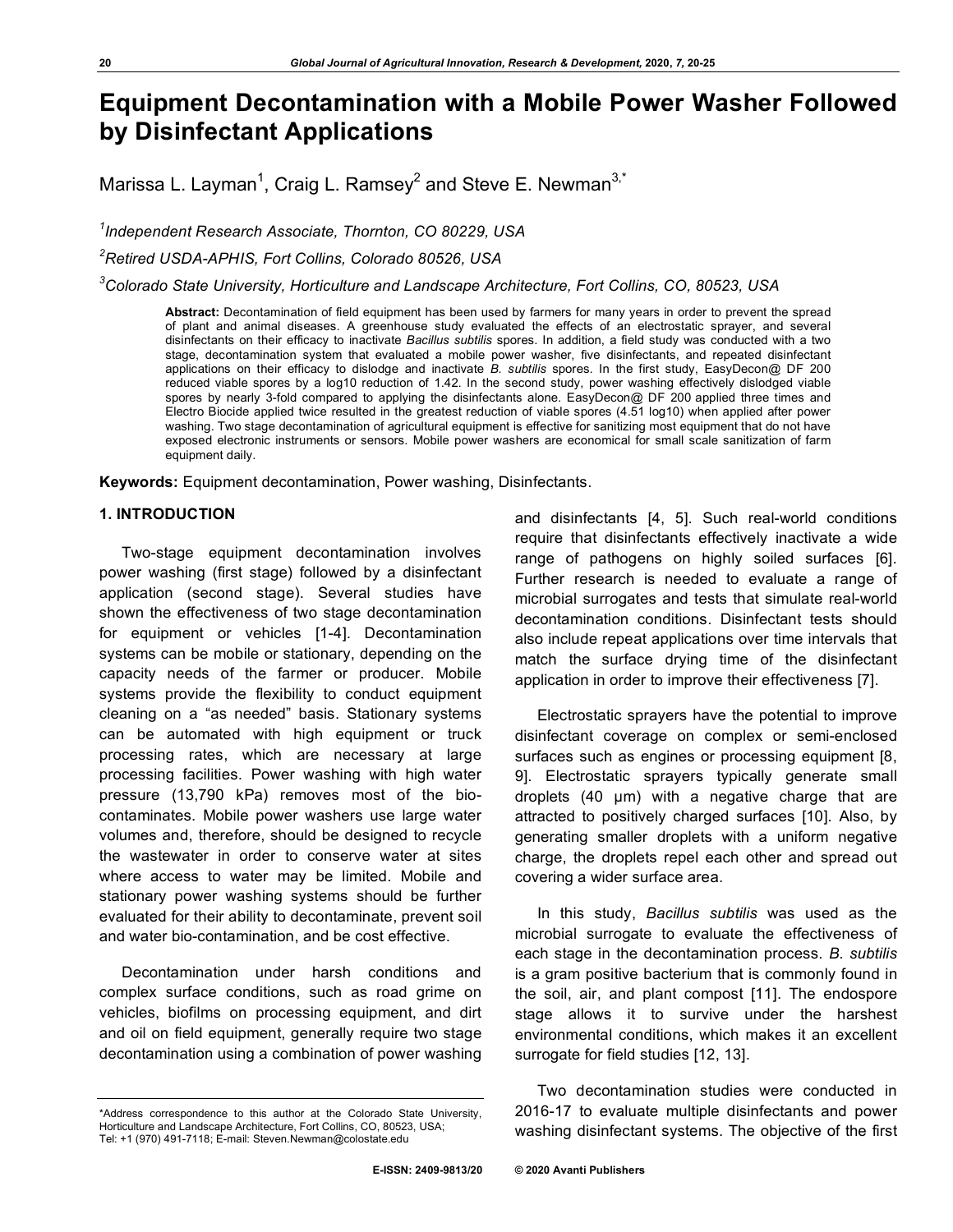study was to determine the efficacy of four disinfectants applied with an electrostatic sprayer on the inactivation of *B. subtilis* spores on porous and non-porous surfaces. The objectives of the second study, a two stage decontamination strategy, were: 1) Determine the efficacy of power washing on *B. subtilis* spore removal, 2) determine the efficacy of five disinfectants on *B. subtilis* spore inactivation, and 3) determine the appropriate number of disinfectant spray applications to inactivate *B. subtilis* spores.

# **2. MATERIALS AND METHODS**

## **2.1. Disinfectant and Sample Surface Study**

The first study was conducted at the USDA-ARS Crops Research Laboratory greenhouse in Fort Collins, CO USA in January 2017. The experimental design was a factorial study, which evaluated the efficacy of four disinfectants for inactivating *B. subtilis* spores on porous (wool/nylon fabric) and non-porous (steel washers) inoculated samples with an air-assisted, electrostatic sprayer. The decontamination methods used in these studies generally followed the protocols from two earlier field studies [3,4].

A private lab (Microchem Laboratory, 1304 W. Industrial Blvd, Round Rock, TX USA) prepared the *B. subtilis* spore samples and assayed the samples after treatments for viable spore counts. They inoculated steel washers (5 cm) and nylon/wool samples (2.5 x 7 cm) with 100 µl of *B. subtilis* spores. The wool/nylon fabric samples were 2 mm thick to simulate a vehicle seat cover. Control washer and fabric samples, not treated with a disinfectant, were inoculated and used to determine the percent spore recovery. All samples were shipped in insulated boxes with ice packs and stored at 4°C upon arrival until the day of the experiment. The control and treated samples were returned in the same manner to the private lab to assay all samples for viable spore counts.

The disinfectants were: Clorox Concentrate (Clorox, Oakland, CA USA), EasyDECON® DF200 (Intelagard, Broomfield, CO USA), ElectroBiocide ((EB), Strategic Resource Optimization LLC, Baily, CO USA), and Virkon<sup>™</sup>-S (LANXESS Corp. Suffolk, UK). Clorox Concentrate (8.5%) was diluted and applied at 7,860 ppm by mixing 100 ml of bleach with 900 ml of water resulting in a 10% bleach solution. EasyDECON® DF 200 was diluted and applied at 54,782 ppm by mixing 39,102 ppm (3.9%) hydrogen peroxide with 15,680 ppm  $(1.57\%)$  quaternary ammonium. Virkon<sup>TM</sup>-S [pentapotassium bis(peroxymonosulphate) bis (sulphate)] was applied at 10,000 pm (1%) by dissolving 2 tablets in 946 ml of water. EB was a readyto-use mix applied at 200 ppm. Disinfectants were applied at the recommended label application rates. Also, disinfectant spray application times were chosen to fully wet each sample. The diluted concentration, pH, and oxidation reduction potential (ORP) for the four disinfectants are listed in Table **1**.

The air-assisted, electrostatic sprayer (Model SC-EB, Electrostatic Spraying Systems Inc. (ESS), Watkinsville, GA) was modified in order to spray a positively charged spray onto the samples rather than the normal negatively charged spray. This was done so that the spray droplets would not interfere with the positive electrochemical charge of the disinfectants. Flow rate for the air assisted sprayer was approximately 3.8 L/hr, with an average droplet size of 50 microns. The liquid pressure was 103 kPa and the air pressure ranged from 206 to 275 kPa.

The spraying sequence for the ESS sprayer was 10 s/sample, followed by two minutes of drying time, followed by repeating the disinfectant applications for a total of one, two, or three applications per sample, for each disinfectant. A previous study evaluated the effects of low humidity conditions on disinfectant drying times which revealed that the average surface drying time was much less than 10 min. [4]. Therefore, this disinfectant application protocol was designed with repeated applications spaced at time intervals to maintain a wet sample surface over the 10 min. contact time that is required on most EPA-registered

**Table 1: Average pH and Oxidation Reduction Potential (ORP) for the Disinfectants used in the Disinfectant and Sample Surface Study. The Final Diluted Concentration is Listed for Each Disinfectant**

| <b>Disinfectant</b> | pH<br>Diluted concentration (ppm) |                          | ORP (mV) |
|---------------------|-----------------------------------|--------------------------|----------|
| Clorox Conc.        | 7,860                             | 10.2                     | 684      |
| EasyDecon DF 200    | 54,782                            | $\overline{\phantom{0}}$ | 89       |
| ElectroBiocide      | 200                               | 7.0                      | 728      |
| Virkon-S<br>10,000  |                                   | 2.9                      | 417      |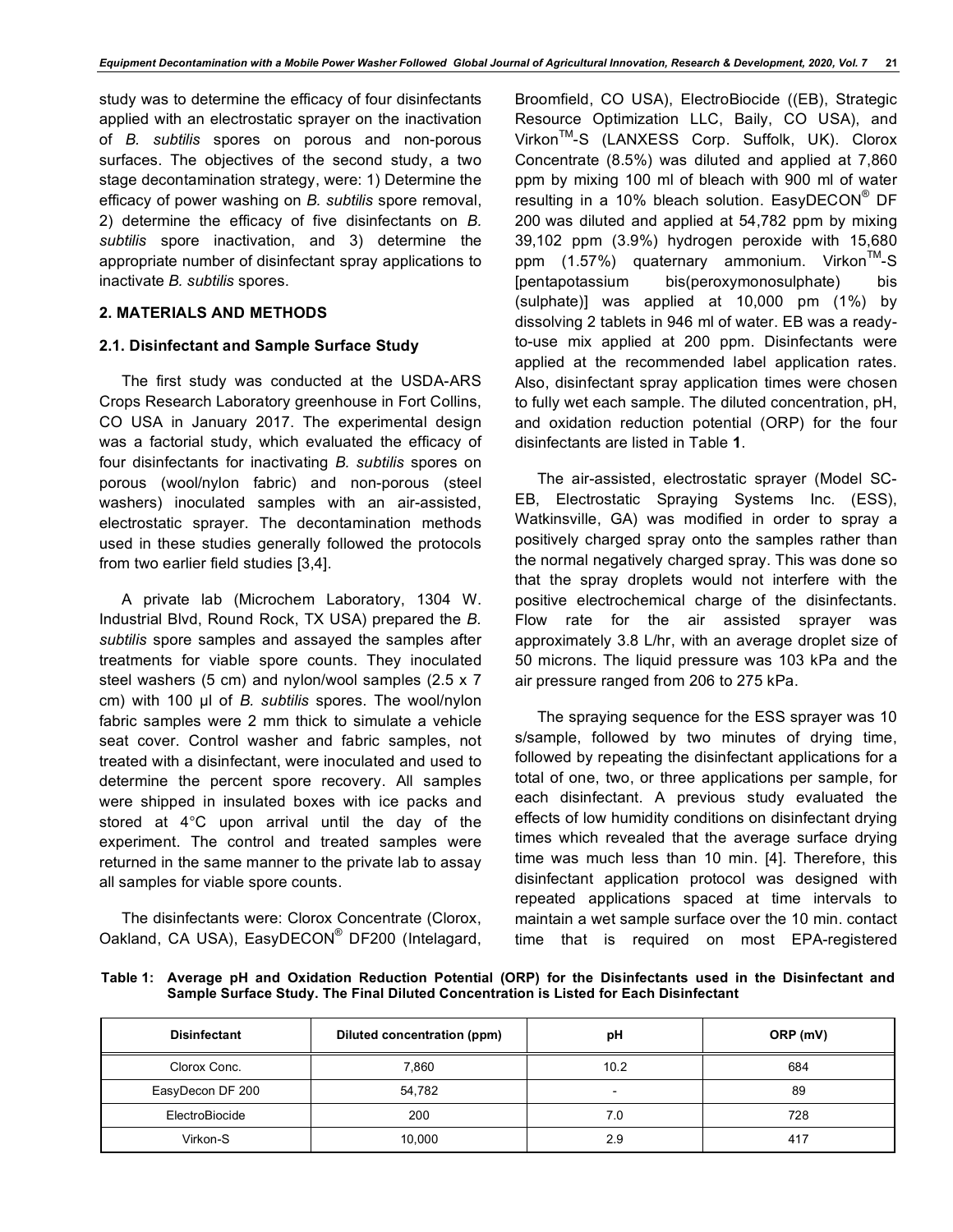disinfectants. In between each disinfectant, the ESS sprayer was purged completely in order to avoid any possible cross contamination. Finally, there was a fiveminute time interval between third spray and the application of neutralizer.

Inoculated samples were placed on a horizontal surface at a spacing of 0.38 m between samples. Samples were neutralized five minutes after the final application. EasyDecon® DF 200 and Clorox Concentrate were neutralized with Dey and Engley (D/E) Neutralizing Broth. The D/E neutralizing broth was mixed by dissolving 34 g D/E broth, 5 ml Polysorbate 80, and 1 L  $H_2O$ . ElectroBiocide and  $Virkon<sup>TM</sup>-S$  were neutralized with sodium thiosulfate, which was mixed at 25  $g/1,000$  ml H<sub>2</sub>O. Liquid neutralizers were applied with hand spray bottle at rate of approximately 7 ml/sample.

### **2.2. Two Stage Decontamination Study**

The two-stage decontamination field study was conducted at the Colorado State University Agricultural Research Development and Education Center (ARDEC) near Fort Collins, CO from July – August 2016. The study was designed as factorial study with three study factors. There were 59 replicate runs due to hidden replication by limiting the data analysis to only two-way interactions. The three factors were: 1) with or without power washing, 2) five disinfectants, and 3) repeated disinfectant applications (1, 2, or 3 applications). Inoculated steel washers, as previously described, were attached with magnets to farming implement chisel bar to simulate disinfection of agricultural equipment.

The disinfectants were: EasyDECON<sup>®</sup> DF200,  $E$ lectroBiocide, and Virkon<sup>TM</sup>-S as previously described. Two additional disinfectants were: Accel, (Virox, Oakville, ON, Canada), and Z-series (ICA Trinova, Macon, GA USA). Accel is a proprietary formulation based on hydrogen peroxide  $(H_2O_2)$ , and

the Z-series granules generate a liquid chlorine dioxide  $(CIO<sub>2</sub>)$  disinfectant solution when mixed with water. The diluted concentration, pH, and oxidation reduction potential (ORP) for the five disinfectants are listed in Table **2**.

Inoculated samples, steel washers as previously described, were attached to the frame of a chisel plow to simulate disinfection of a farm implement. Each washer was spaced 0.38 m apart. A mobile power washer (S-K Environmental LLC, Okanogan, WA) was used to wash half of the washers in order to evaluate the efficacy of power washing on dislodging *B. subtilis* spores. The power washer had a pressure of 13.8 mPa, and a main tank volume of 1,892 L. The power washing nozzle was positioned approximately10 cm from the sample surfaces. Once the washers appeared to be dry, disinfectants were applied with a hand spray bottle (Double Mist Trigger Sprayer, Kwazar, UK). The approximate disinfectant spray volume was 4 ml/sample.

The power washing and disinfectant sequences included power washing for 10 s, sun dried for two minutes, application of the next disinfectant treatment, and then repeated. This was done either one, two or three times. The samples with only one spray application were neutralized after a ten-minute drying period. Most EPA-registered disinfectants have a label contact time of 10 minutes. Therefore, our disinfectant protocol followed the general label requirements for contact time. The samples with two spray applications, had a two-minute drying period between sprays, followed by an eight-minute drying period before neutralizing. Finally, the samples with three spray applications had a two-minute drying period between the sprays that was followed by a six-minute drying period until neutralization of the sample. The total disinfectant exposure time (approximately 10 min) and disinfectant treatment combination, for each sample, was the same for each spray in order to minimize any

**Table 2: Average pH and Oxidation Reduction Potential (ORP) for the Disinfectants used in Two Stage Decontamination Study. The Final Diluted Concentration is also Listed for each Disinfectant**

| <b>Disinfectant</b> | Diluted concentration (ppm) | рH                       | ORP (mV) |
|---------------------|-----------------------------|--------------------------|----------|
| Accel               | 2,600                       | 1.9                      | 530      |
| EasyDecon DF 200    | 54,782                      | $\overline{\phantom{0}}$ | 89       |
| ElectroBiocide      | 200                         | 7.0                      | 728      |
| Virkon-S            | 10,000                      | 2.9                      | 877      |
| Z- series           | 250                         | 6.8                      | 771      |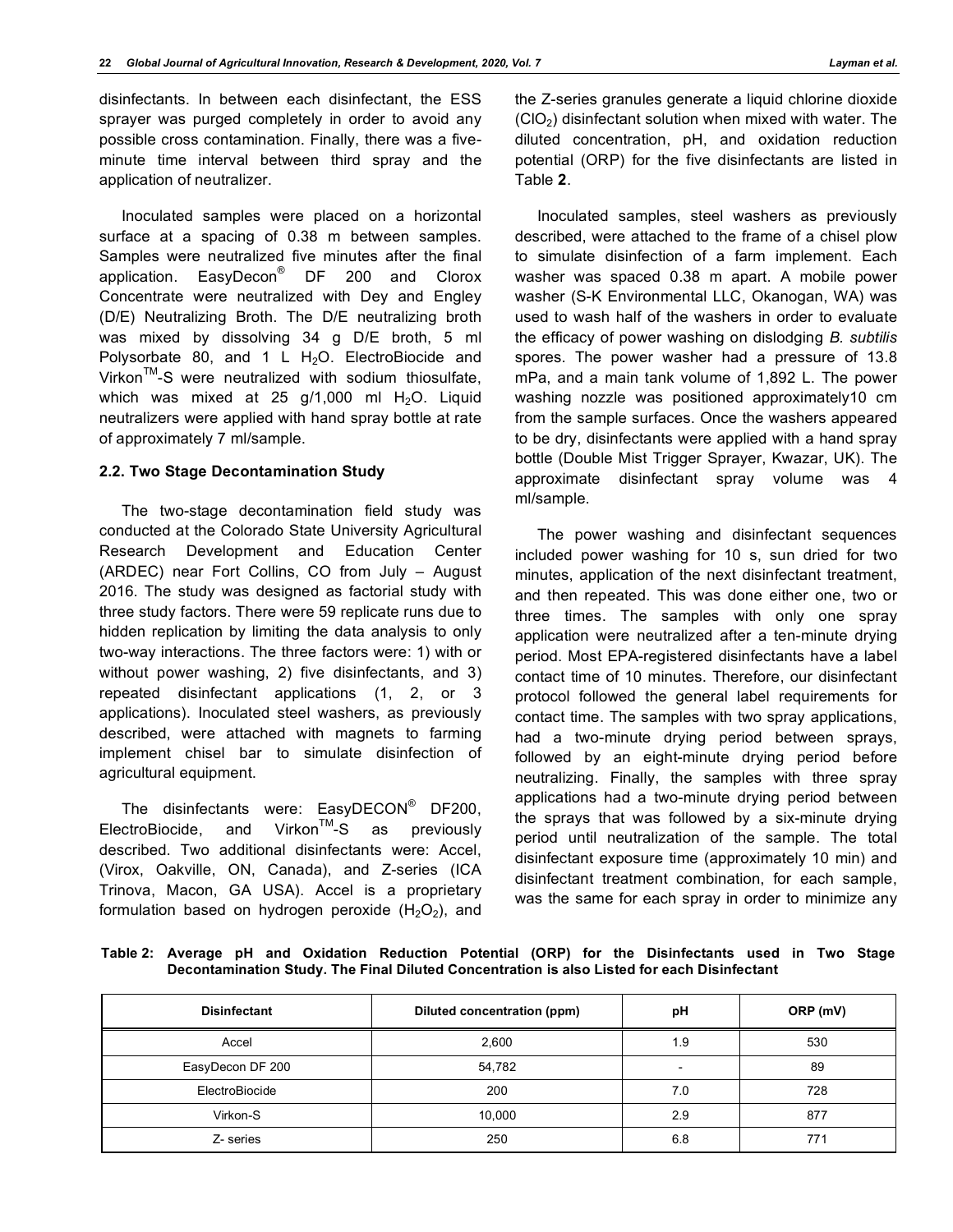effects due to extended exposure times for the second and third repeat applications. EasyDecon<sup>®</sup> DF 200 was neutralized with the D/E Neutralizing Broth as previously described. Accel, ElectroBiocide, Virkon<sup>TM</sup>-S, and Z-series treated samples were neutralized with sodium thiosulfate, as previously described.

## **2.3. Statistical Analysis**

All study designs were created with the SAS-JMP Design of Experiment (DOE) program in order to reduce the number of samples and cost for each study. Analysis of each study was limited to two-way interactions for all model terms. Statistical significance was set at α=0.05. The average *B. subtilis* viable spore count for the storage and transit control samples was 5.75 log /sample. The storage and transit control, and treated *B. subtilis* viable spore counts from each sample were transformed into log10 reduction data. The log10 reduction formula was as follows: A was the number of viable spores recovered from the control treatment surfaces, and B was the number of actual sores recovered from the treated surfaces:

*Log*10 *Reduction of Viable B. subtilis spores* =  $log(A/B)$ 

The SAS-JMP Least Squares Fit model was used to analyze the log10 reduction data for each study.

# **3. RESULTS**

## **3.1. Disinfectant and Sample Surface Study**

Of the two study factors, disinfectants and sample surfaces, only the differing disinfectants applied to the different surfaces resulted in differences in *B. subtilis* spore inactivation (p-value  $=$  <0.0001). There were no differences between the porous and non-porous surfaces in viable spores after application of the disinfectants. There were no interactions between the two study factors; therefore, only the log10 reduction estimates in viable spore reduction are reported (Table **3**). The disinfectant with the greatest level of viable spore inactivation was EasyDecon<sup>®</sup> DF 200 with a log10 reduction of 1.42. Clorox Concentrate and Virkon<sup>TM</sup>-S had a log10 reduction of 1.3 and 1.1, respectively.

## **3.2. Two-Stage Decontamination Study**

Two, two-way interactions were included in the final model used to estimate the log10 reduction values for this study (Table **4**). The Least Squares model, based on the three factors listed in Table **4**, was used to

estimate the log10 viable spore reduction values for each of the study treatments (Table **5**).

**Table 3:** *Bacillus subtilis* **log10 Spore Reduction Estimates, Based on the Least Squares Fit Model, after Spray Application of Disinfectants on Porous and Non-Porous Surfaces (Data Combined)**

| <b>Disinfectant</b> | Log10 Reduction of B. subtilis<br>spores |  |  |
|---------------------|------------------------------------------|--|--|
| Clorox Conc.        | 1 29                                     |  |  |
| EasyDecon DF 200    | 142                                      |  |  |
| ElectroBiocide      | 0.68                                     |  |  |
| Vikron-S            | 1 14                                     |  |  |

### **Table 4: Least Squares Fit Model Results with** *p***-Values for the Power Washing and Disinfectant Spray Application Two-Stage Decontamination Study**

| Source                                           | Prob > F |
|--------------------------------------------------|----------|
| Disinfectant                                     | < 0001   |
| Power wash                                       | < 0001   |
| Number of disinfectant applications              | 0.5173   |
| Disinfectant *Power wash                         | < 0001   |
| Disinfectant*Number of disinfectant applications | 0.0068   |

Power washing nearly tripled the levels of log10 inactivation of *B. subtilis* spores regardless of which disinfectant was applied (Table **5**). Three applications of EasyDecon<sup>®</sup> DF200 provided the greatest level of viable *B. subtilis* spore inactivation when the surfaces were not power washed (Table **5**). Power washing followed by disinfectant applications more effectively inactivated *B. subtilis* spores compared to no power washing followed by spray applications. Multiple applications of disinfectants increased spore inactivation slightly. The greatest reduction in spore inactivation with power washing was 4.51 log10 reduction, including: 1) EasyDecon<sup>®</sup> DF-200 applied three times and 2) ElectroBiocide applied twice (Table **5**).

#### **4. DISCUSSION**

In the first study, there were no differences in *B. subtilis* spore survival between the porous and nonporous surfaces when sprayed with the disinfectants. One explanation is that the air-assisted electrostatic sprayer provided complete coverage of the wool/nylon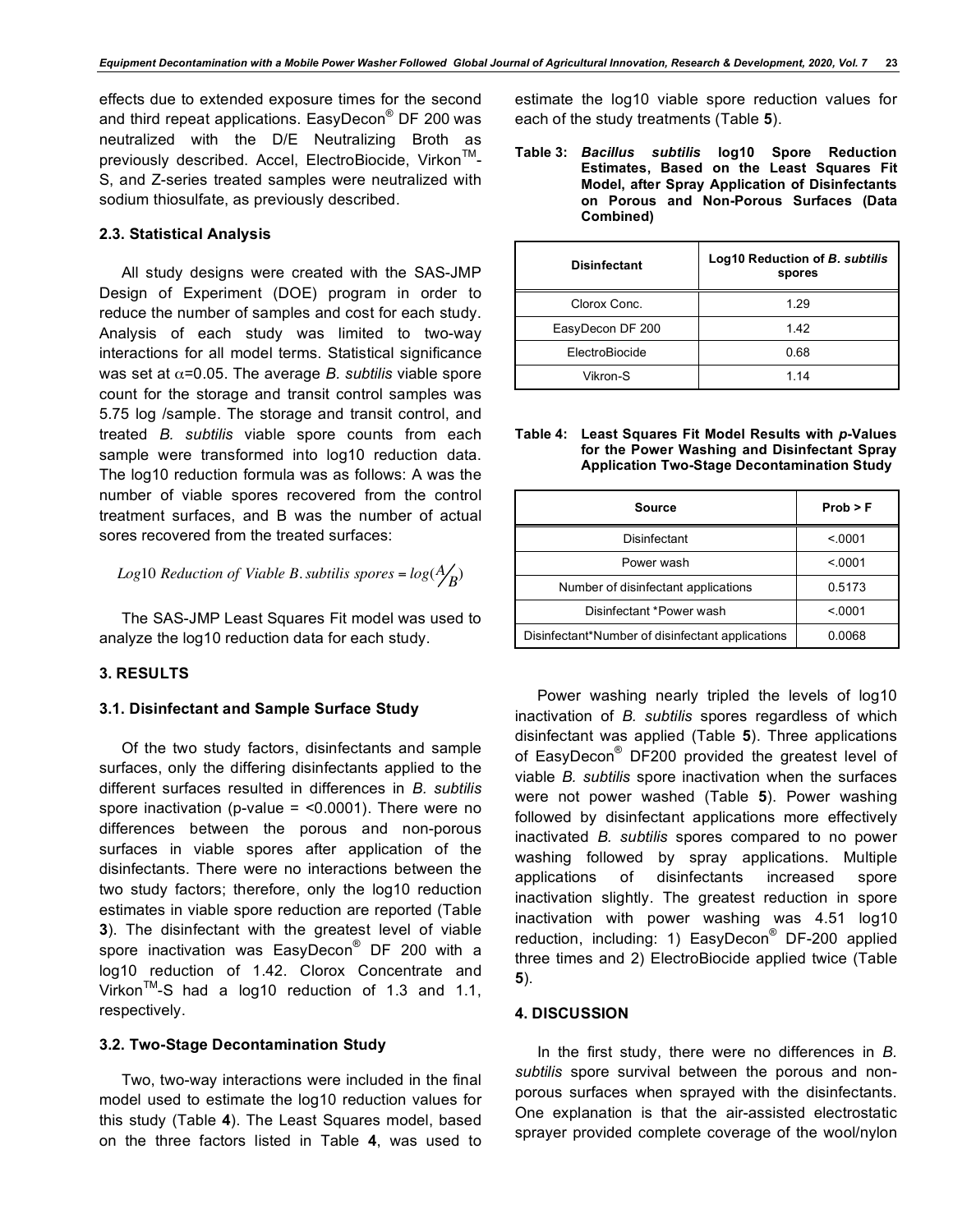| <b>Disinfectant</b> | Power wash (yes or no) | One disinfectant<br>application | Two disinfectant<br>applications | Three disinfectant<br>applications |
|---------------------|------------------------|---------------------------------|----------------------------------|------------------------------------|
|                     |                        | Log10 reduction                 |                                  |                                    |
| Accel               | <b>No</b>              | 1.06                            | 1.07                             | 1.39                               |
| DF 200              | <b>No</b>              | 1.88                            | 1.61                             | 2.03                               |
| ElectroBiocide      | <b>No</b>              | 0.97                            | 1.24                             | 1.11                               |
| Virkon-S            | <b>No</b>              | 0.84                            | 0.82                             | 1.05                               |
| Z-series            | No                     | 1.56                            | 1.80                             | 0.92                               |
| Accel               | Yes                    | 2.91                            | 2.92                             | 3.23                               |
| <b>DF 200</b>       | Yes                    | 4.36                            | 4.10                             | 4.51                               |
| ElectroBiocide      | Yes                    | 4.24                            | 4.51                             | 4.39                               |
| Virkon-S            | Yes                    | 3.62                            | 3.60                             | 3.83                               |
| Z-series            | Yes                    | 4.05                            | 4.29                             | 3.41                               |

**Table 5:** *Bacillus subtilis* **log10 Spore Reduction, Based on the Least Squares Fit Model, for the Two-Stage Decontamination Study with Power Washing followed by Spray Application of Disinfectants**

fabric including all the enclosed or "shielded" fibers [14,15]. The second, and more plausible, explanation is that all the samples received three spray applications, which tripled the disinfectant applied and exposure time for each sample. DeQueiroz and Day [16] reported similar results when comparing disinfectants applied to porous and non-porous surfaces for *B. subtilis* spore inactivation.

A similar, two-stage decontamination study conducted in 2015 had an optimal treatment of 10 seconds of power washing followed with a spray of EasyDecon<sup>®</sup> DF-200 which resulted in a 4.03 log10 reduction of *B. subtilis* spores [3]. The 2015 study only used wool fabric samples and a nozzle distance of 20 cm. In this study, EasyDecon<sup>®</sup> DF 200 was evaluated again, which resulted in a 4.36 log10 reduction of *B. subtilis* spores, after power washing and one spray application to steel washer samples (Table **5**).

In this study, viable spore reduction was a function of both dislodging the *B. subtilis* spores from the sample surface via power washing and spore inactivation by the disinfectants [3, 4]. Power washing greatly increases the effectiveness of equipment decontamination; however, the wastewater from power washing should also be treated to inactivate all pests and pathogens before the wastewater can be disposed or recycled [1,2,5]. Wastewater should be filtered then treated with disinfectants, ozone, heat, and/or ultraviolet light. This will add to the cost of two-stage equipment decontamination. However, the additional cost of treating the wastewater could be offset by the savings through recycling the water for additional

decontamination of equipment or risking the spread of pests or pathogens.

Comparison of the log10 reduction viable spore counts between the first study and the second study shows a 30 and 39% increase in spore inactivation for EasyDecon® DF-200 and ElectroBiocide, respectively, with three applications of disinfectant with no power washing. In contrast, Virkon was 9% less effective when comparing the second study results with the first study. However, comparing the two studies is not necessarily appropriate because two different disinfectant sprayers were used (electrostatic sprayer vs hand bottle) along with two differing disinfectant exposure times (6 vs 10 min).

## **5. CONCLUSION**

Two-stage power washing with disinfectant application is essential for decontamination of farm equipment, transport vehicles, processing and storage facilities. Automated equipment washing systems are being commercialized for large processing stations to prevent the spread of pests and diseases from site to site. There is still a need to find economical methods that effectively sanitize large numbers of equipment, under a range of conditions from freezing to extreme heat, while cleaning semi-hidden surfaces and sensitive instruments and electronics.

# **ACKNOWLEDGEMENTS**

We would like to thank Sheila and Jeff Kennedy, and Alan Rubert from S-K Environmental for the use of